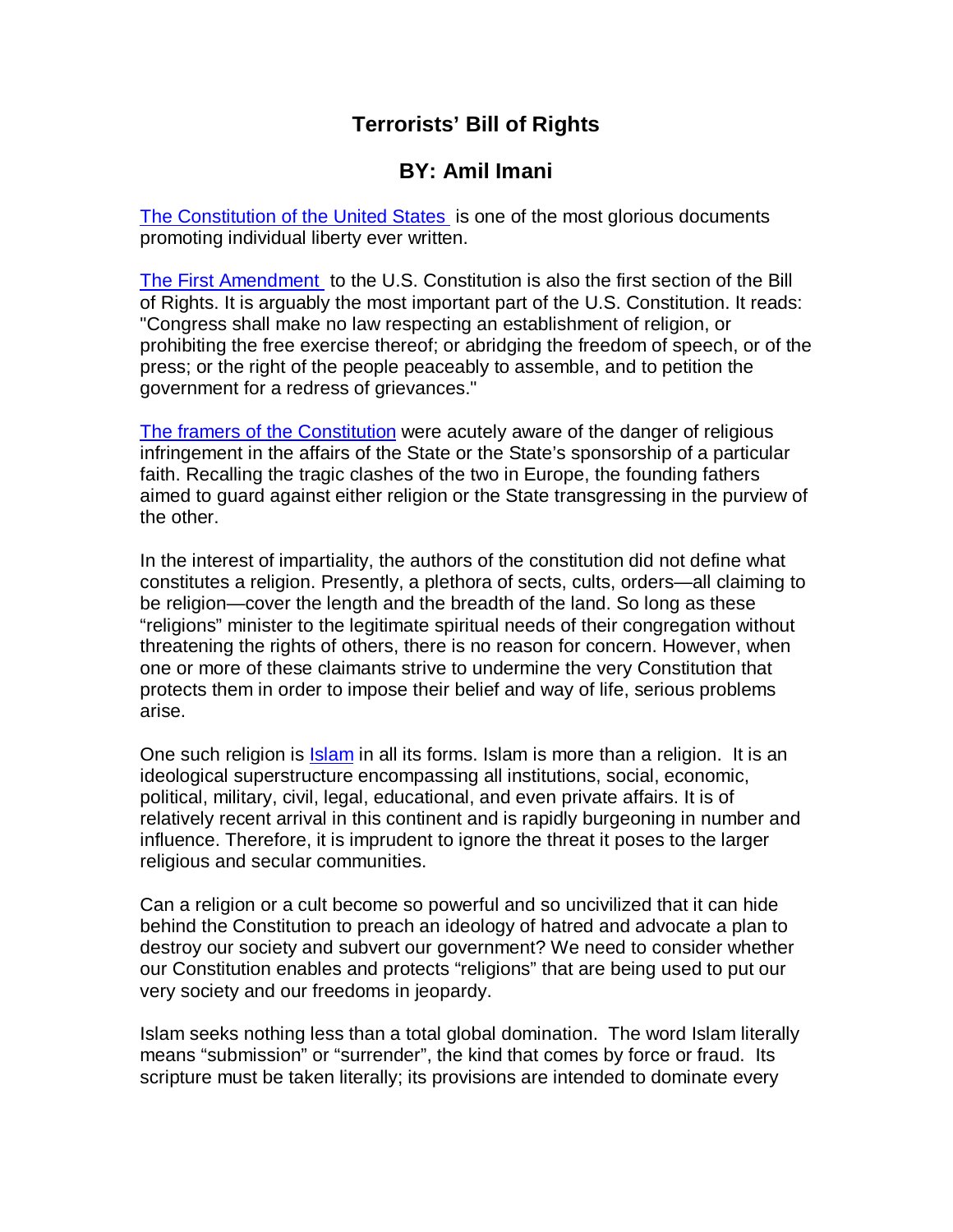waking moment in the life of a believer. There is no room for being a halfhearted Muslim and no toleration of watering down its invocations.

The true nature and the threat of Islam is evident in the **Quran—a document of** exclusion, hatred and violence that shapes the Muslims' thinking and behavior.

The Quran was perhaps appropriate for a different people of a bygone era—a people of stunted development, a people who preferred to blindly follow someone than to think for themselves, to hate than love, and to seek and inflict death than to nurture and celebrate life.

Freedom is very fragile. Anything that protects freedom can also become an Achilles heel for those blessed with freedom. This is because freedom always entails the unfortunate ability to use one's rights to destroy the freedoms and rights of others. People can use the protections afforded them by the Constitution to inflict great harm to those who live within the law. We know this is the main argument against the Second Amendment.

[The Second Amendment](http://en.wikipedia.org/wiki/Second_Amendment_to_the_United_States_Co) institution protects private firearms ownership, yet we are endlessly reminded by some politicians that gun ownership can be dangerous, and like any freedom the right to own and use firearms can be misused. This is why an unfettered right to own a gun has been subject to a multitude of regulations and restrictions.

Since Islam is an explosive and destructive ideology and is growing faster than one might think that in America, it would be even more expedient for the American citizens to protect the [right to bear arms.](http://en.wikipedia.org/wiki/Right_to_bear_arms)

Given that the formerly vast and largely segregated planet has shrunk into a "global village," the disparate peoples isolated from one another for millennia are now a village community. These thrown-together diverse people are in urgent need of a set of common rules that would allow individuals as well as groups maximum latitude of faith, coupled with responsibility, and free of any practices that infringe on the rights of others or demonizes them.

Islam with its rule of Sharia presents an imminent threat to subvert and replace the Constitution that governs our lives. Unlike Muslims who practice Tagiyya lying or dissimulation—I proudly speak the truth. Truth should never be sacrificed at the altar of any goal. I firmly believe that truthfulness is indeed the foundation of all virtues.

Faithful Muslims believe that sovereignty belongs to Allah. They believe the only important "constitution" is the Quran, and before allegiance to a nation comes fidelity to Allah. Islam of all sects demands obedience to Islamic law, not the laws of men or political institutions. A Muslim will never abide by an oath of office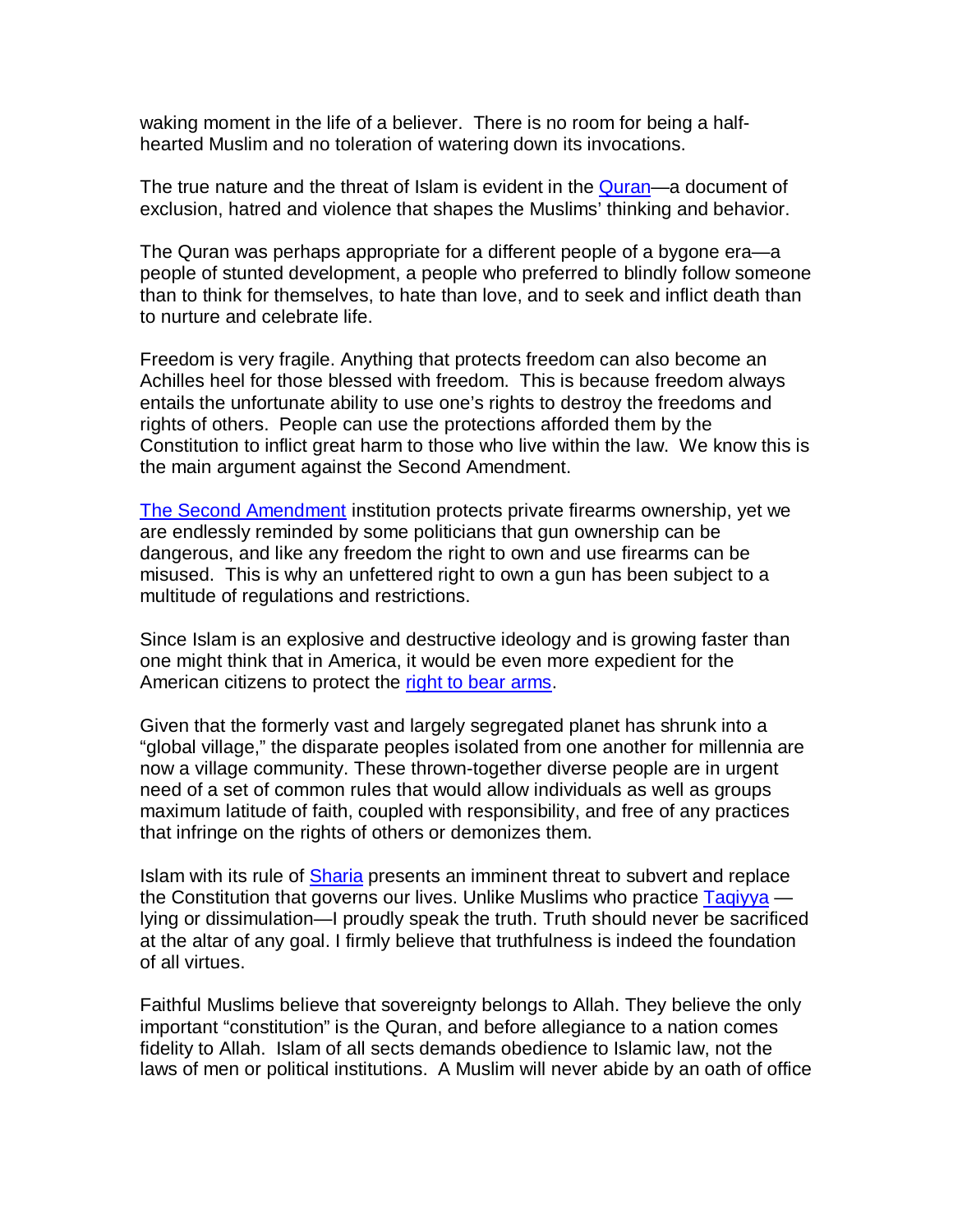when Islamic principles are at stake. When they swear an oath on the Quran, it is to show Islamic supremacy, not to prove they are telling the truth.

Please understand that Islamic principles cover every conceivable action and interaction of people living under Islamic law.

## **"It is not fitting for a Muslim man or woman to have any choice in their affairs when a matter has been decided for them by Allah and His Messenger. They have no option." Qur'an 33:36**

So our Constitution and even State and local laws are essentially meaningless to a Muslim, and the Bill of Rights, once its usefulness as a means to perpetuate Islam in America is no longer necessary, will certainly be disparaged and ignored.

In fact, Islam is incompatible with [democracy and subversive of the way of life](http://en.wikipedia.org/wiki/Democracy)  that blesses this nation. It is fascist and evil by its very definition. Thus, it is imperative that we fight [Islamofascisim with the same determination that we](http://en.wikipedia.org/wiki/Islamofascism)  fought other enemies of freedom such as [Nazism](http://en.wikipedia.org/wiki/Nazism), [Fascism](http://en.wikipedia.org/wiki/Fascism), and [Communism](http://en.wikipedia.org/wiki/Communism). And that imperative starts with our lawmakers constitutionally reevaluating the definition of religion. Islam must be curbed or it will curb us.

How are Islamists taking control? They do it first by establishing Mosques in every town and city. These meeting places are perfect warehouses of not only indoctrination, but future terrorists, who are made to read and understand the principles of Jihad, martyrdom and [Dar ul Harb \("land of war"—anyplace not](http://www.columbia.edu/itc/mealac/pritchett/00islamlinks/ikram/glossary.html)  Islamacized.) [Mosques](http://en.wikipedia.org/wiki/Mosque) cost money, and the money for these warehouses of hate is coming straight from [Saudi Arabia . These mosques are being infused with an](http://en.wikipedia.org/wiki/Saudi_Arabia)  activist strain of Islam, [Wahabism](http://en.wikipedia.org/wiki/Wahhabi). If you have to ask where the Saudi's are getting their money, you are not paying attention...its coming from you. According to a National Portrait, a survey released in April 2001, there are at least [1,209 of mosques in the US](http://www.allied-media.com/AM/index.html) and numbers are increasing.

Mosque elders tend to be sent to the US with one clear mission: Make Islamic religion, laws, and life supreme within the United States, using any and all tactics necessary. Next, from within the safety of their local mosques, they begin to use their revolting practices, riotous youth, and wild sermonizing to force the genteel Americans to relocate to safer, less threatening neighborhoods and cities. Of course, not all Americans will move or can afford to do so. And to take control of a town, Muslims will not need to evict everyone. They probably need about 25% in order to make life very unpleasant for those who do not go along with their demands.

They will elect Muslims to all positions of local influence who will create and enforce policy according to the Quran. Once they have control over a town, they will begin to establish informal Sharia, and there's nothing the government can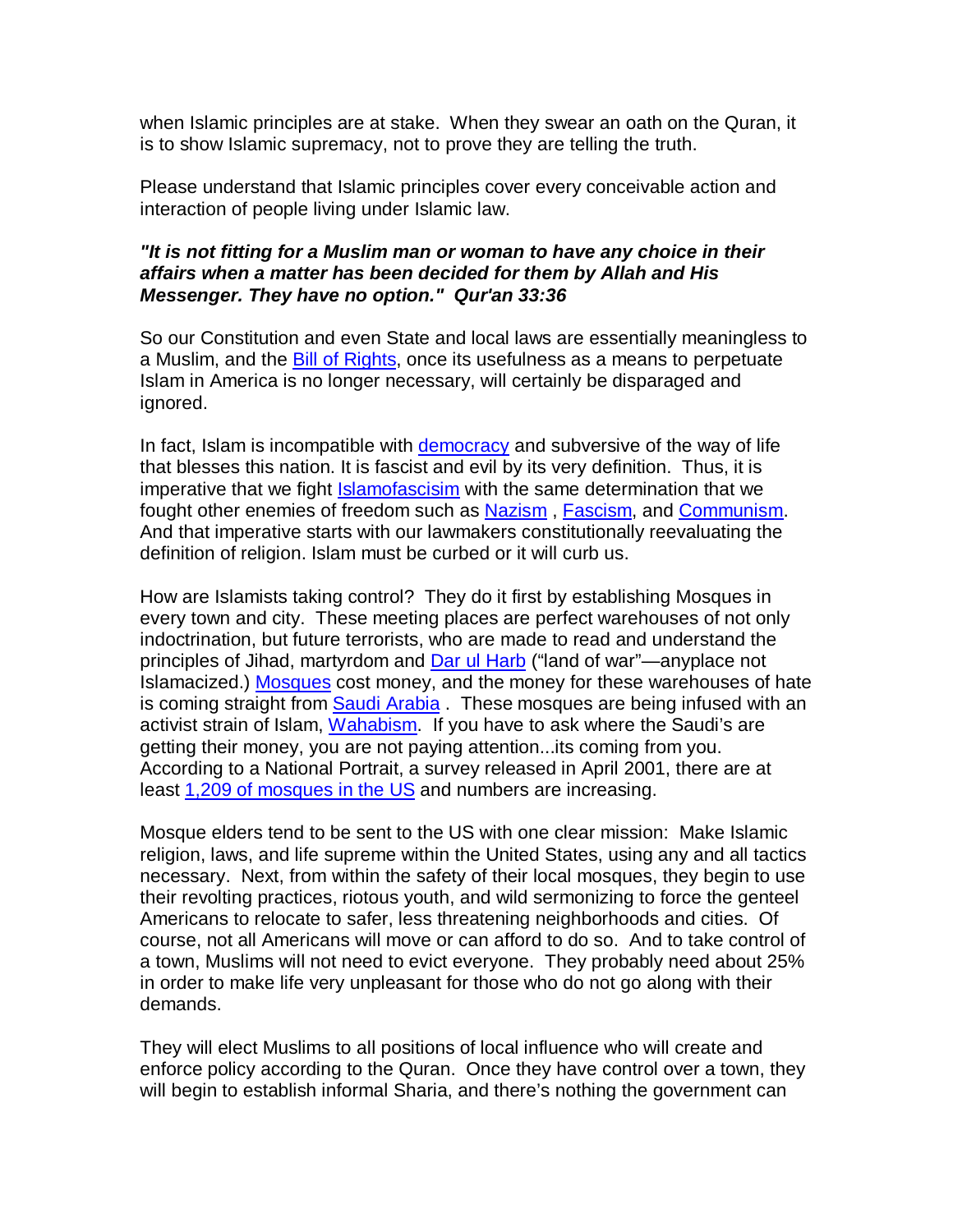(or will want to) do about it. Sharia is the brutal means by which Islam controls its populations by force, intimidation, and punishments for offenses to Allah. Already in many European countries, national governments have out of fear, given Islamic fascists the right to establish their own shadow governments within the borders of countries like Sweden and England, where they can control their own populations without accountability. Proposals for Sharia are being taken seriously by Canada.

This is an admission that Islam is not just a religion. It is a cult. It seeks total control over a person's mind and body. And, as such, our Constitution is totally incompatible with it. They will push politicians for local control and selfdetermination of their own laws. In this way, America will become two nations; a weakened traditional one, and a growing, menacing Islamacized one.

At the same time, Muslims will ally with [Leftist politicians who will gladly cede](http://en.wikipedia.org/wiki/Left-wing_politics)  some of their power to this group of enforcers, so conservative politicians and Christians who advocate self defense and sane social policies are kept out of office. Money that was once used to build mosques will now be used to buy politicians. On university campuses, Islam will be portrayed as righteous and peaceful, while Christianity will be associated with evil Western and American values. The rebellious American youth will eat it up.

There will be increasing local and regional incidents of crimes and threats against Christians, Jews, and anybody who speaks out against the religion of hate. Terrorism is a completely legitimate tool of Islam, and was widely practiced and advocated by Muhammad. Remember, all words in the Quran are perfect, immutable laws defining an eternal ethic:

### **"Against them (the unbelievers) make ready your strength to the utmost of your power, including steeds of war, to strike terror into (the hearts of) the enemies, of Allah and your enemies, and others besides, whom ye may not know, but whom Allah doth know. Whatever ye shall spend in the cause of Allah, shall be repaid unto you, and ye shall not be treated unjustly." Quran 8.06.**

Leftist politicians will continue to hold the Bill of Rights over anyone who dares to accuse this religion of wrongdoing. While crime and threats skyrocket, Islamacized citizens will ignore the wrongdoing, just like in Iraq. They will look the other way for fear of retribution, honor killings, and punishments from those who uphold the Islamic requirement to seek revenge on anyone who dishonors or disagrees with Islam.

Eventually, America will become weakened and politicians will allow the Muslims to do whatever they want, as long as the infidels are allowed to be free of terrorist threats. As Christianity wanes, people will reject it as an **anachronism** that is irrelevant to modern trends. Islamic ethics will prevail and Muslim sects will gain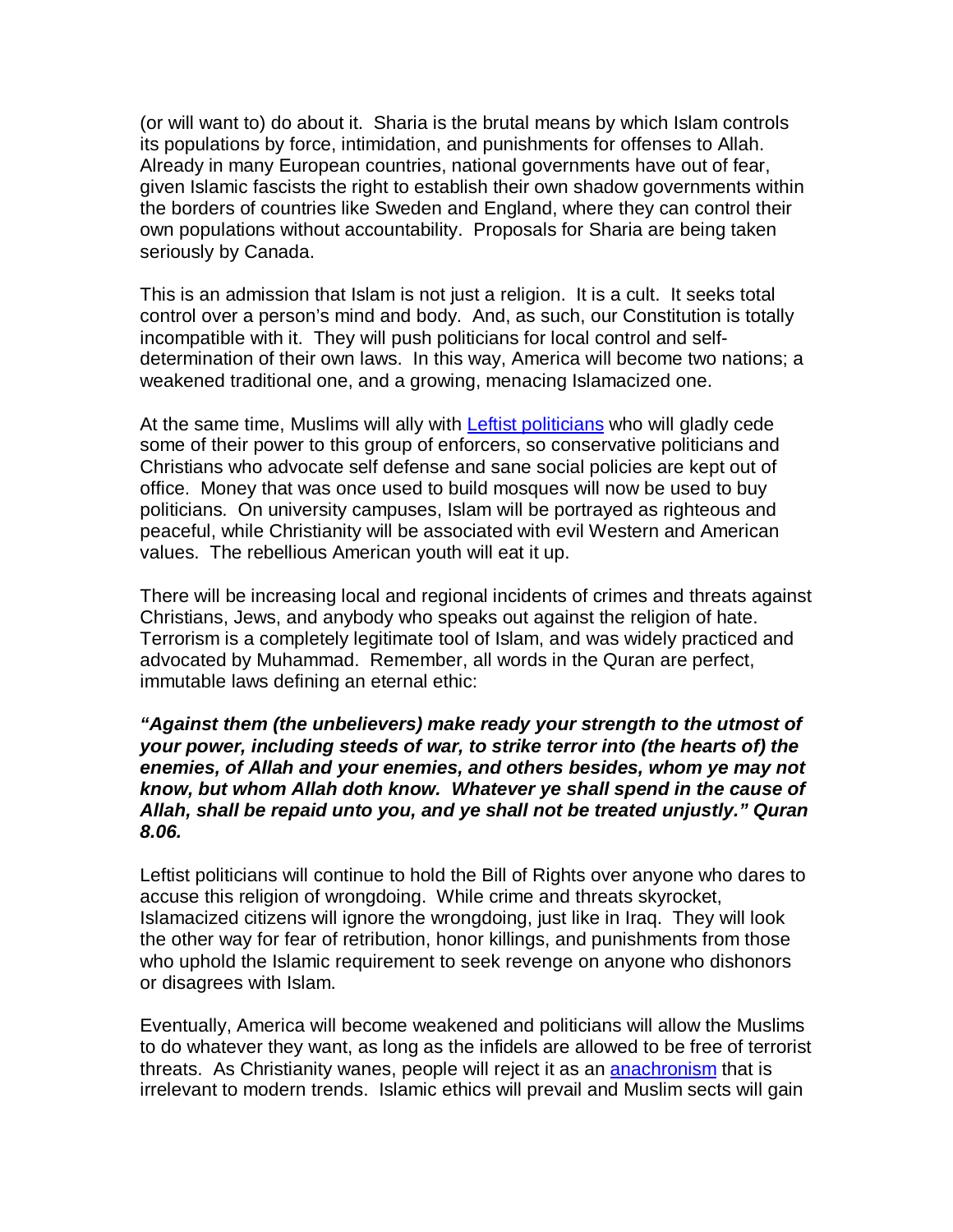members, money, and influence. As government policies lean toward Islamic ideals, the Bill of Rights will be seen as archaic and out of touch with contemporary values and the new direction of the country. It will be just a piece of parchment in a museum, lacking anyone who would so bold and revolutionary as to fight against a religion, even a religion of hate.

The first problem is that we don't have centuries to wait for reform. But more to the point, Islam does not tolerate revisionism in its beliefs or practices over time. Reform is not at play, because one cannot point to Jihadists or terrorists and say Muhammad did not advocate it. He most certainly did, and he delighted in his evil thoughts.

Islam is a literal religion, taking unabrogated scripture as eternal and absolute. Moreover, there are no compensating scriptures that can be used to substitute for the barbaric avocations. There are no calls in Islam for compassion, forgiveness, non-violence, and brotherly love. Instead there are specific prescriptions for "an eye for an eye", eternal warfare, religious hegemony, slavery, killing Jews, taxing nonbelievers, stoning, promulgating terror, establishing a caste social system, and the perpetuating discrimination against women. The only way to reform it is to censor vast sections of the Quran and Hadith, which would be absurd.

This is why there is truly no such thing as a "moderate" Muslim. Moderate Muslims or in other words "non-practicing Muslims", like millions of Iranians, are Muslims by default, who were born into a faith they did not choose, a faith that was "inflicted" upon them by invaders of a foreign culture, a faith that forbids them to leave or revert to their pre-Islamic heritage and religions. Therefore, vast majority of Iranians remain Muslims in name only.

The other type of moderate Muslim is the "ignorant" Muslim who does not understand the Qur'anic "requirement" to wage war and submit to the Sharia, thereby "unknowingly" violating Qur'anic law. This latter type of Muslim is found in the rest of the Muslim countries. Hence, there is no such thing as "radical Islam", since by its true definition Islam is nothing but radical. Those who espouse a "liberal" view of Islam should be forced to back up their nouveau interpretation with unabrogated scriptural facts. Unless such would-be "reformists" can categorically denounce Islamofascisim based on sound evidence from the Qur'an, they prove to be the true radicals, which is why we never see the Islamic apologists point to scriptural arguments against jihad. They simply cannot, because there is none, and they simply disguise and distort the truth.

The terrorists are not radicals from their interpretation of their doctrine--they are only doing exactly what Muhammad demanded of them, and his demands were not suggestions and they where not ephemeral. They were "perfect", eternal ultimata. The terrorist are faithful and true to what is written in the holy Qur'an. A Muslim is forbidden to think critically about the Qur'an. He must blindly obey it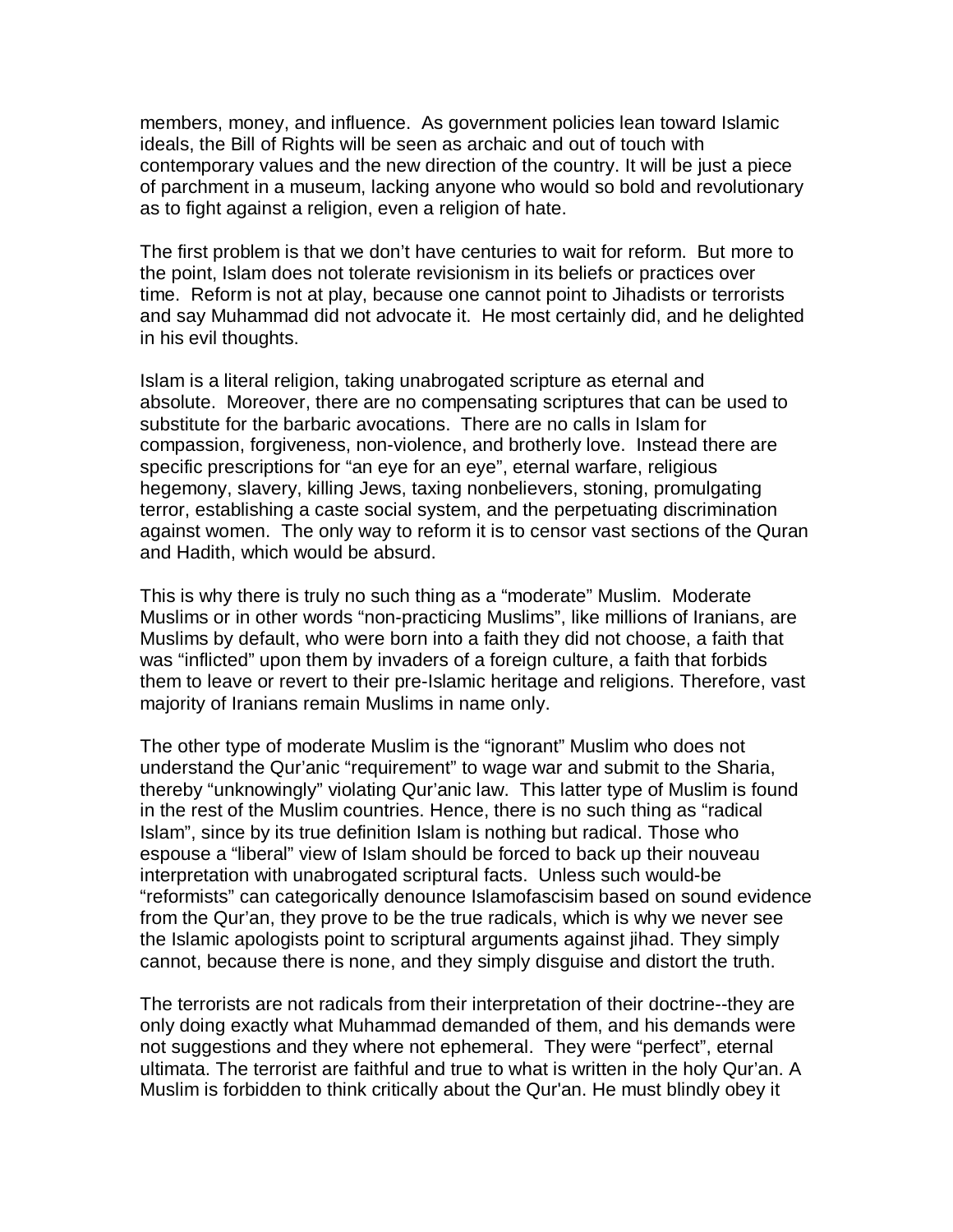and accept it passively and should memorize all of it. Being thus filled with the spirit of Islam (literally meaning "submission"), he instinctively walks in accordance with Allah's law in his daily life in a state of disempowered stupor.

It would be wonderful to believe that if only a quiet reform could mend the hearts of Muslims, and that much of their sacred writings could be overlooked and forgotten, or perhaps just re-interpreted, then all of the Islamic world could join the community of modern, civilized humankind. Unfortunately, this plan can never work. It might work for a while, but then some Muslims might take to reading, and the whole jihad, terror, coercion, Sharia trend would start over. You cannot reform that which is central to a religion.

Regretfully, a vast ignorance prevails in this sphere. Academic pundits, leftist journalists, and hired Islamic apologists, better known as "Useful Idiots", proclaim that Islam is a religion of peace and that the great majority of Muslims are not party to any plans and actions of the radicals.

So how do we stop this sequence of events? How can our government, which has so effectively protected the rights of peaceful religions, protect us from an aggressive one?

America, with a long history of protecting religious freedom, still clings to the "hands off" practice of leaving alone any doctrine or practice billed as a religion. Deciding what constitutes a religion and who is to make that call is a thorny problem. The dictionary supplies a sociologically useless definition of religion: "The expression of man's belief in and reverence for a superhuman power recognized as the creator and governor of the universe." Just about anyone or any group under this definition can start a religion, and they indeed do—and some do so at a significant cost to others.

Perhaps it is time to realize that not all religions are the same. If a religion is evil, it must lose its right to exist under First Amendment protections. If it advocates that which is wrong and immoral, and it seeks to control all aspects of your life by force and fraud; if it seeks exemption from national laws protecting constitutional rights, then it must not be considered a religion.

It must be called something else, and it cannot be recognized as a protected ideology under the First Amendment. We have hate-crime laws. How about admitting that there is a hate religion, and its name is Islam, cult of fascism?

**"O you who believe! Take not the Jews and the Christians for your friends and protectors: they are but friends and protectors to each other. And he amongst you that turns to them (for friendship) is of them. Verily Allah guides not a people unjust." Quran 5:51**